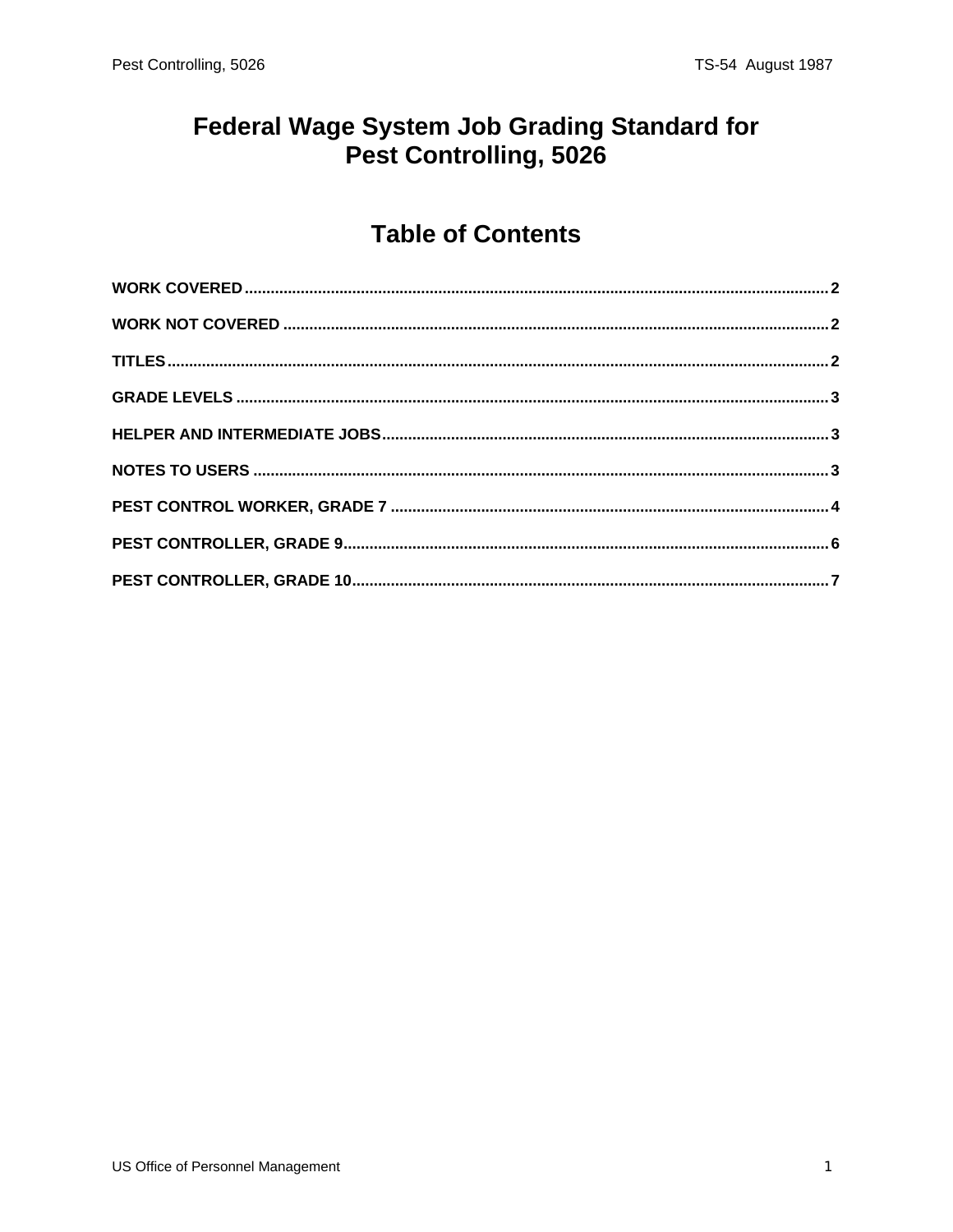## **WORK COVERED**

<span id="page-1-0"></span>This standard is used to grade nonsupervisory work involved in the control and prevention of insect pests (roaches, ants, etc.), vertebrate pests (rodents, birds, etc.), and plant pests such as weeds, plant diseases, and fungi. Pest controllers make visual inspections for pests or evidence of their presence, mix and apply pesticides, and accomplish specialized pest control procedures in accordance with product label directions, handbooks, training texts, and regulatory requirements. The work may be performed in urban, rural, industrial, residential, and institutional settings, both in and around buildings, as well as in open fields, and aquatic, marshy, and forested areas.

The work requires knowledge of pest species and the ability to locate and recognize them, skill in the use and handling of toxic materials, and knowledge of effective and environmentally sound preventive measures and techniques of pest control. In accomplishing the work, pest controllers must be able to use both manual and power tools and equipment such as ultra low dosage hydraulic and hand sprayers, subslab injectors, dusters, pneumatic roto-hammers, animal traps, and other devices.

The standard issued in June 1971 by TS-17 is rescinded.

### **WORK NOT COVERED**

This standard does not cover work involved in the following:

-Loading, unloading, and moving supplies and equipment; digging ditches; cutting and removing underbrush; or collecting infested materials. (Laboring, 3502).

-Performing work involved in propagating and raising insects and animals. (Plant and Animal Work Family, 5000).

### **TITLES**

Jobs graded by this standard at the grade 7 level and below are to be titled *Pest Control Worker*.

Jobs above this grade are to he titled *Pest Controller*. Pest controllers are generally certified in a full range of pest control categories and are consequently able to perform most types of pest control procedures and applications.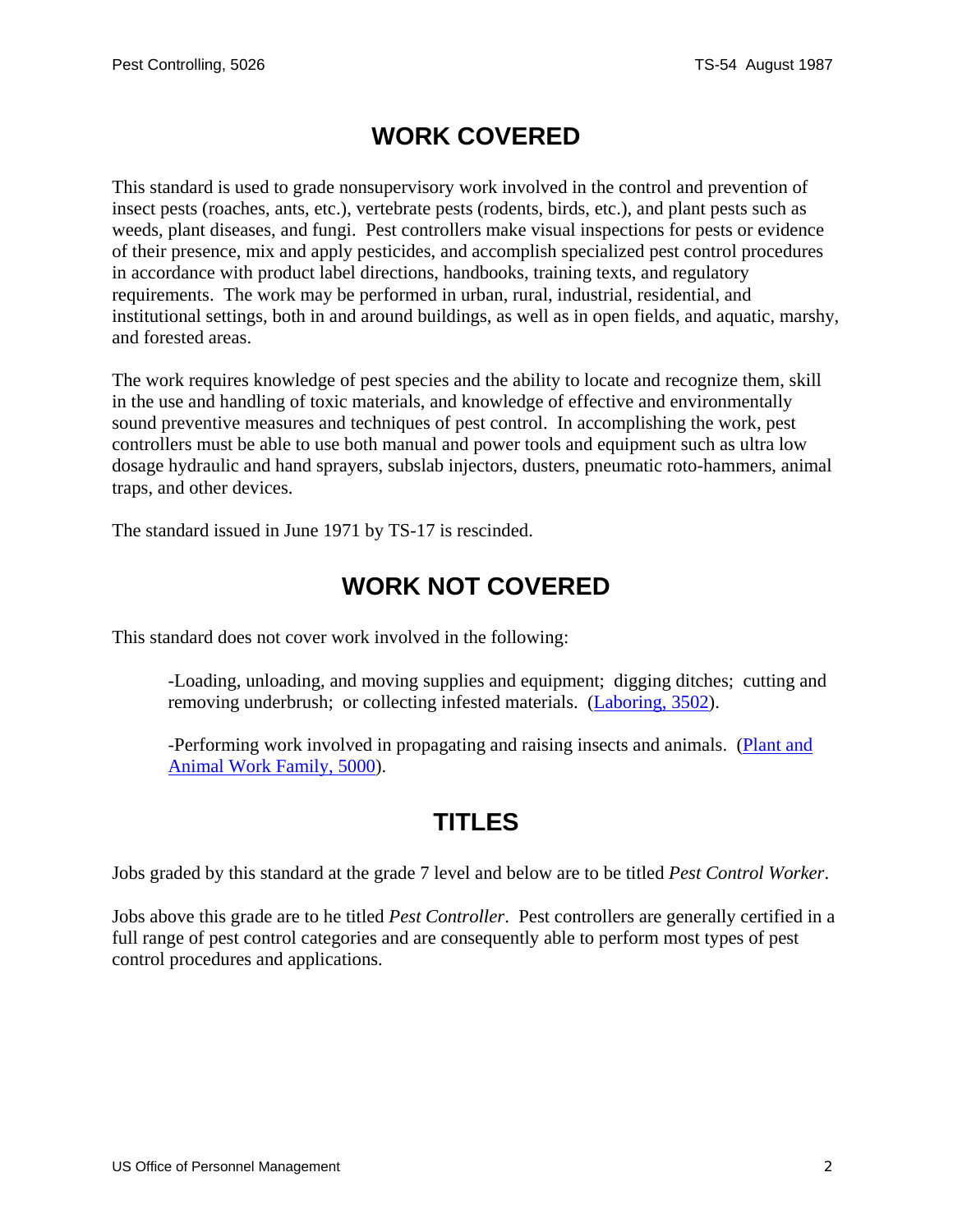## **GRADE LEVELS**

<span id="page-2-0"></span>This standard describes three levels of nonsupervisory pest control work at grades 7, 9 and 10. The standard does not describe all possible grades at which jobs may be established in this occupation, or in any way limit the authority of agencies to assign work or particular duties to positions. If jobs differ substantially from the levels of skill, knowledge, and work requirements of the grades described in this standard, they may warrant grading either above or below these grades based on the application of sound job grading principles.

The grade levels described in this standard include hazards, physical hardships, and working conditions that are a regular and recurring part of the Pest Controller occupation. This standard, however, does not provide any additional grade credit for exposure to hazards, physical hardships, and working conditions that may be of an "unusual nature" as defined in Appendix J of the [Operating Manual for the Federal Wage System.](http://www.opm.gov/oca/wage/index.asp)

### **HELPER AND INTERMEDIATE JOBS**

Helper jobs are graded by the Office of Personnel Management job grading standard for **Trades** Helper Jobs. The grade 7 level in this standard does not apply to jobs that are part of a planned program of training and development of skills for advancement to a higher grade. Such trainee jobs are covered by the Office of Personnel Management job grading standard for Intermediate Jobs. Grade 9 in this standard is to be used as the "journey level" in applying the Intermediate Job Grading Table.

### **NOTES TO USERS**

1. *Certification*: Because of possible adverse human health and environmental effects, a number of laws including the Federal Insecticide, Fungicide, and Rodenticide Act (FIFRA), as amended, and the Occupational Safety and Health Act (OSHA), have been enacted to assure the safe and environmentally sound handling, use, and disposal of pesticides. The resulting regulatory and procedural requirements stemming from this legislation (primarily 40 CFR Part 171-Certification of Pesticide Applicators), have significantly affected the skill, knowledge, and responsibility requirements of pest control work. The CFR section cited outlines the competency certification criteria for pest controllers handling and applying or supervising the application of restricted use pesticides.

Certification requirements are intended to assure that employees possess the appropriate knowledge, skills, and other qualifications needed for competent and safe performance of pest control work. Certification of employees, however, does not directly affect the difficulty or other characteristics of work which are considered in grading trades and labor jobs under the Federal Wage System (FWS). Under this system, jobs are graded considering the skill and knowledge which are applied in actual work performance, as well as the factors of responsibility, physical effort, and working conditions actually involved in accomplishing work assignments.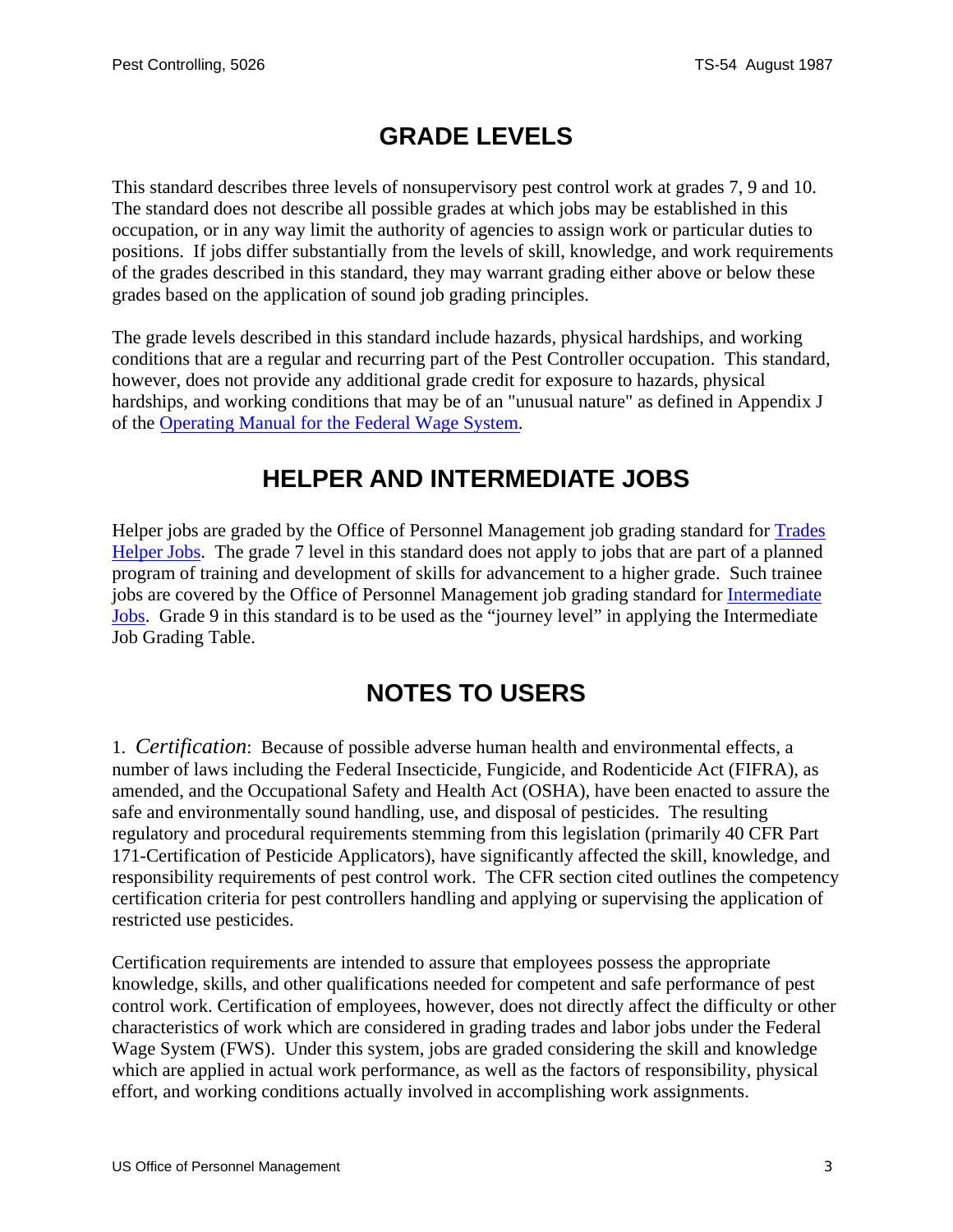<span id="page-3-0"></span>Consequently, inclusion or absence of certification among selection or promotion criteria has no grade level effect.

2. *Terminology*: Certain terms have different meanings to different users. For the purpose of this standard, the intended meanings of some of the terms used are outlined below:

-Common Pest Species: Pest species which are frequently encountered in a particular environment, can be readily identified, and involve the use of standard and frequently used methods, techniques, and pesticides for their control. Pest species defined as "common" vary between different geographical areas, climates, and other conditions. The example provided in this standard at the grade 7 level lists some of those that are generally considered representative nationwide.

-Integrated Pest Management (IPM): A concept of Pest Management which utilizes natural pest controls such as predators, parasites, and weather, as well as habitat modification, structural and physical alterations, and, as necessary, chemical controls (pesticides) to insure suitable control of pest populations with the least possible disruption to the environment.

-Pest: Certain insects, birds, rodents, nematodes, fungi, algae, snails, marine borers, snakes, weeks, and other organisms which adversely affect the health, safety, or welfare of man and animals, attack real property, supplies, or equipment, or are otherwise undesirable.

-Pesticide: Any substance or mixture of substances intended for preventing, destroying, repelling, or controlling any pest, and any substance or mixture of substances intended for use as a plant defoliant or drying agent.

-Restricted Use Pesticide: A pesticide that the Environmental Protection Agency determines to have the potential for causing unreasonable adverse effects on the environment. All EPA restricted use pesticides are controlled pesticides, and their selection and use must be by or under the direct supervision of a certified pesticide applicator or by specially trained uncertified personnel under the direct supervision of a certified applicator.

-General Use or Unrestricted Pesticide: A pesticide which is not controlled and does not cause unreasonable adverse effects to the environment.

# **PEST CONTROL WORKER, GRADE 7**

*General*: Pest control work at this grade involves hand baiting and setting traps or application of general use dusts, sprays, or fogs to control common pests in one or several types of environments, i.e., in or around residences and offices, in food service areas, or in storage areas and warehouses. The types of pesticides to use for each pest and each environment and the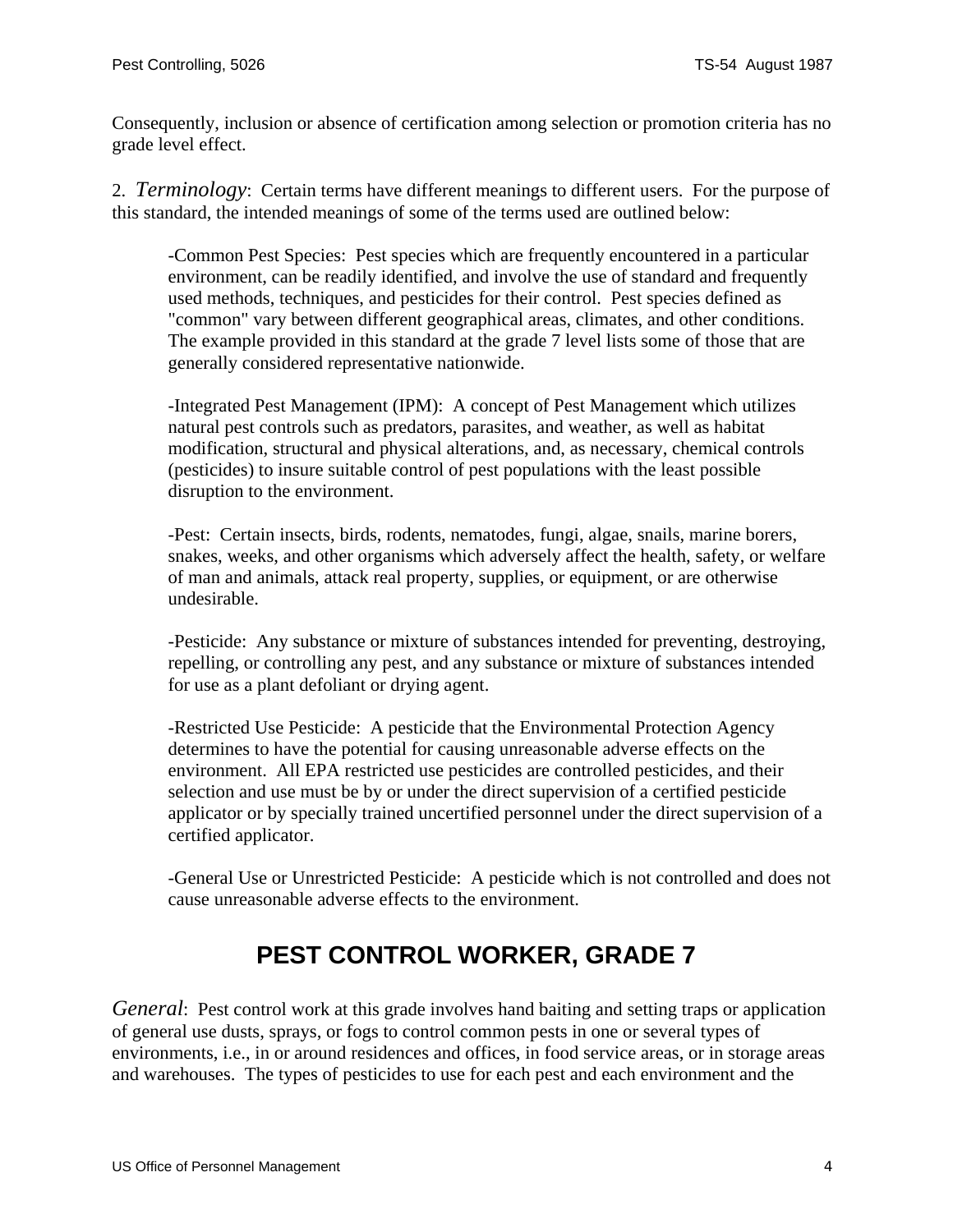treatment schedules, procedures and methods to be followed have been specified in detail by higher graded employees.

The types of pesticides applied are usually of limited toxicity or duration so that procedures used in mixing and application are not as exacting as those required to mix and apply restricted use pesticides. The workers may apply restricted use pesticides as part of a team under the direct control of higher graded workers.

*Skill and Knowledge*: Pest control workers must know the methods employed in the location, recognition control, and prevention of common household, structural, nuisance, and plant pests such as ants, mosquitoes, cockroaches, rats, mice, and broadleaf weeds. They are familiar with general physical characteristics, habits, harborages, and food sources of the more common pests, and also with the characteristics, purposes, and restrictions of commonly used insecticides, herbicides, rodenticides, and fungicides. They are able to weigh, measure, and mix pesticide emulsions and baits in accordance with directions and safety procedures and perform arithmetic calculations to determine rate, use, and quantity of pesticides. They are able to adjust various manual and power operated spraying, fogging, dusting, and fumigating equipment such as ultra low volume (ULV) and ultra low dosage (ULD) sprayers and power generators to achieve the required dispersion rate and get full coverage of the area being treated. They select and set various types of baits and traps. They are able to use common hand and power tools such as hammers, electric drills, screw drivers, and wrenches when surveying structures for infestations, preparing for pesticide applications or performing field maintenance on equipment. They are able to use structural blueprints, mix and apply pesticides using specific product label instructions, and use procedural handbooks and instructional guides to adhere to legally mandated requirements and to avoid misapplications which can present hazards to human health and environment.

*Responsibility*: Grade 7 pest control workers receive oral and/or written instructions and technical guidance from a supervisor or higher graded pest controller. They follow prescribed schedules, work procedures, and safety practices which are in accordance with applicable environmental, regulatory and safety requirements, and exercise care when adjusting equipment and mixing, applying, and disposing of pesticides. Procedures for mixing, using, and disposing of restricted use pesticides are specifically outlined either by product label directions or other procedural and regulatory requirements and must be closely adhered to. Work is subject to review for close adherence to legal requirements, environmental safety, and results achieved. When performing more complex or hazardous assignments such as fumigation or structural pest control, pest control workers at this level work closely with a senior pest controller.

*Physical Effort*: Grade 7 pest control workers often lift and handle materials weighing over 23 kilograms (50 pounds) and carry chemical solutions and equipment weighing up to 18 kilograms (40 pounds) for extended periods. They occasionally work in cramped and inconvenient surroundings requiring manipulation of equipment in awkward positions for prolonged periods. Work frequently requires standing, stooping, bending, kneeling, climbing, and working in tiring and uncomfortable positions for extended periods. They may move furniture and equipment and operate high impact pneumatic hammers as well as various carpentry and masonry tools.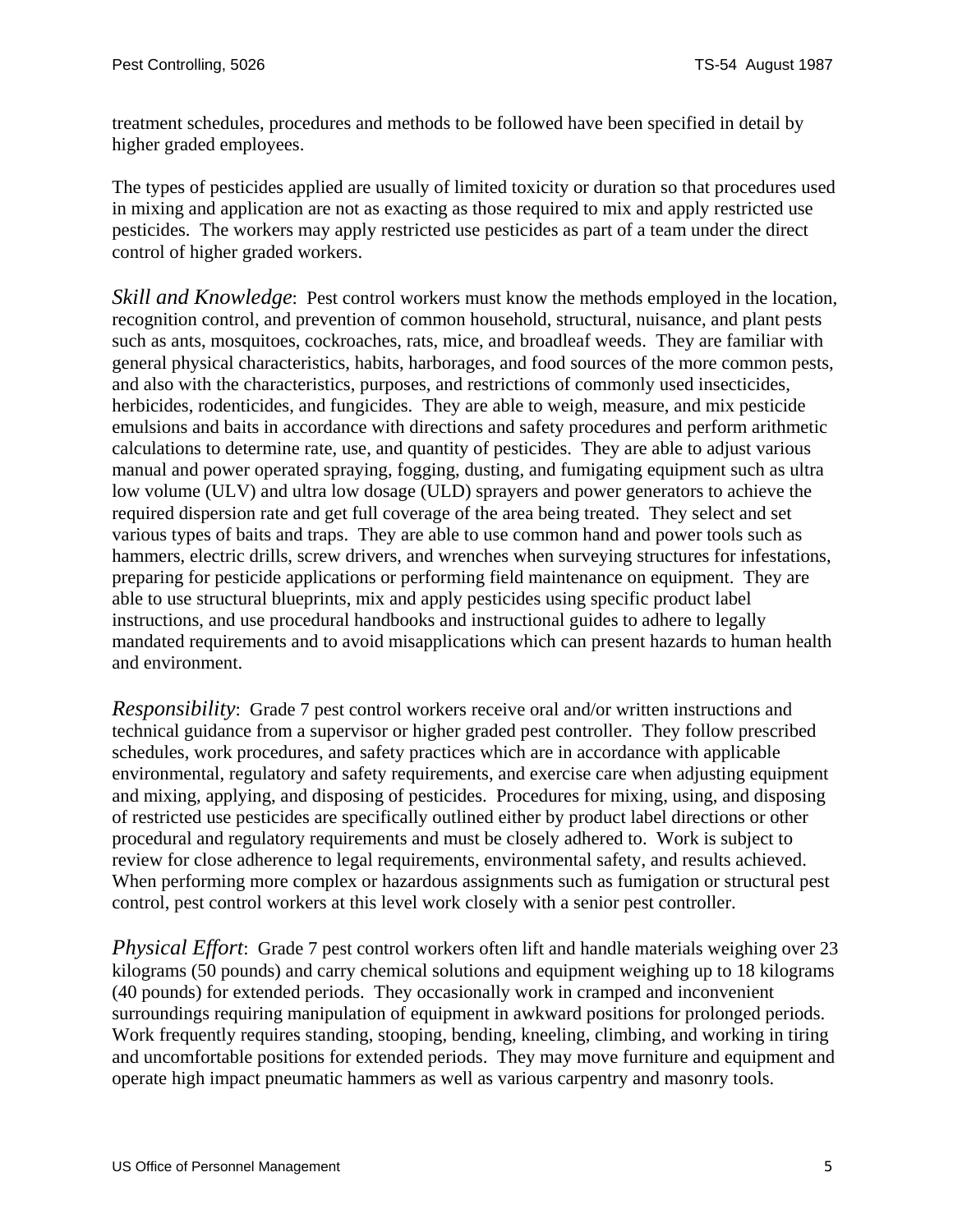<span id="page-5-0"></span>*Working Conditions*: The work is accomplished both inside and outside. When working outside, pest control workers are often exposed to hot sun for extended periods of time and occasionally to bad weather. Outside work may be done in marsh areas or under hot and dusty conditions for extended periods. Inside work is often accomplished in structural areas with minimum ventilation and/or limited access. The workers mix substances and apply pesticides while wearing respirators, gloves, and other personal protective equipment designed to nullify the risk of exposure to toxic dust and sprays which might damage their health. Damage to health may occur if appropriate safety procedures are not followed. Discomfort may be experienced while wearing protective clothing, respirators, goggles, or face masks for extended periods of time. They may be exposed to poisonous insects, reptiles, and plants and to wild and rabid animals.

#### **PEST CONTROLLER, GRADE 9**

*General*: Unlike the grade 7 pest control worker, who generally works with common pests and under close supervision, grade 9 pest controllers independently work with a wide variety of insect, vertebrate, and plant pests including those not commonly recognized and often hard to find. They utilize suitable Integrated Pest Management (IPM) control methods to reduce and control hazards to public health, stored products, structures, and vegetation. Pest controllers select, mix, and apply restricted and general use pesticides.

Grade 9 pest controllers independently plan work sequences and conduct trouble-shooting inspections of buildings and grounds for evidence of conditions conducive to damage and infestation by insects, rodents, predatory animals, and other pests. The controllers may monitor contractor quality control and compliance and prepare estimates for bid purposes.

*Skill and Knowledge*: Unlike grade 7 pest control workers who apply general pesticides using standard methods, grade 9 pest controllers know and use advanced principles and procedures of Integrated Pest Management including chemical control, precise surveys, and parasite and predator usage, for example, by introducing mosquito-eating fish into aquatic areas, and chemical lures for the control of moth breeding. They are skilled in pesticide and toxic chemical disposal including the proper use of safety procedures; in poison baiting techniques such as using zinc phosphide bait for rodent control; improper discharge of milky-spore disease for control of Japanese beetles; and in techniques used to trap wild animals such as raccoons.

They use spraying and dusting equipment which requires (1) using appropriate formulas and guidelines to insure proper balance of pesticides and (2) the selection of equipment and setting of controls to allow for wind, terrain, and population conditions. They are able to locate and identify pests in stored products in warehouses and commissaries, and to plan and to carry out appropriate pest control measures. They must know Federal and State laws and requirements which deal with the mixing, application, and disposal of restricted use pesticides.

Grade 9 pest controllers apply a broad knowledge of pesticide toxicity, chemical solutions, and baits, as well as knowledge of the physical characteristics, lifecycles, and feeding habits of a wide variety of pests.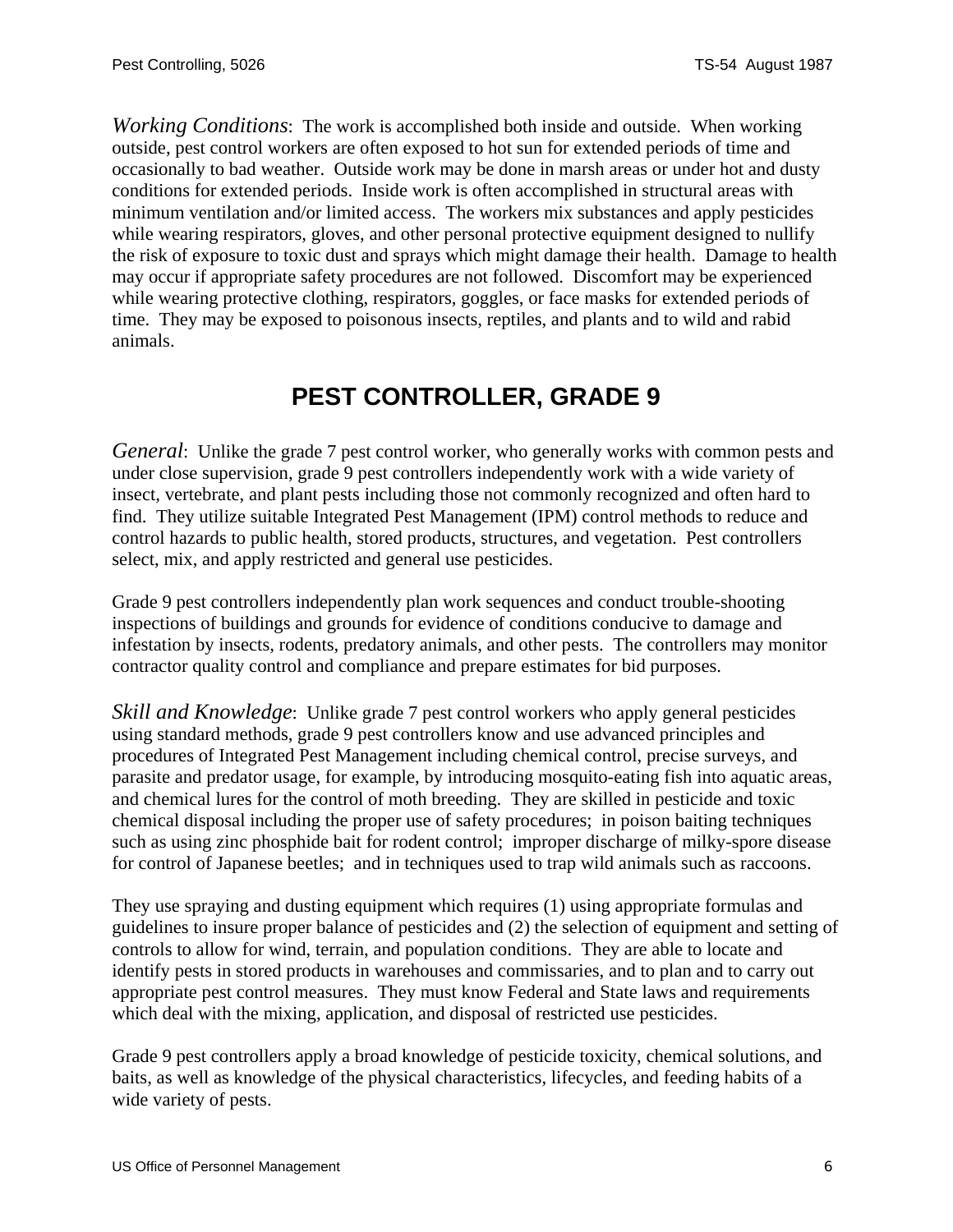<span id="page-6-0"></span>They use algebra and arithmetic and selected formulas involving area, volume, and diluent measurements to compute proper pesticide applications. They are able to interpret building plans and blueprints to locate and avoid building structural supports, electrical wiring, ventilation ducts, etc., when planning applications within the walls, ceilings, or floors of buildings, and are skilled in using masonry boring equipment and structural injectors to gain access to internal or subterranean spaces for such applications as termite control. They are skilled in the collection and identification of disease carriers such as different types of mosquitoes, lice, fleas, scorpions, wasps, fire ants, poisonous snakes, raccoons, and bats. They use knowledge of ornamental and ground cover plant diseases and pests to detect and identify the causes of leaf spot, brown patch, cinch bugs, grub worms, etc.

Grade 9 controllers use wrenches, pliers, screw drivers and similar handtools to perform operator maintenance on application equipment. They change nozzles, valves, and hoses, adjust and calibrate nozzle settings, and lubricate motors, pumps, and agitators.

*Responsibility*: Unlike grade 7 pest control workers, who generally work under the supervision or the guidance of a higher graded pest controller, grade 9 pest controllers work under very general supervision. Assignments are received either orally from the supervisor or through work orders, surveys, or treatment schedules. They independently plan and lay out work and determine appropriate courses of action including preventive measures and the preparation and treatment of a facility, site, or area of actual or potential infestation. Pest controllers at this level exercise a high degree of responsibility to assure a variety of hazardous pesticides are mixed and applied in accordance with applicable Federal and State requirements and related safety standards. They coordinate with and advise facility engineering and management personnel concerning IPM control procedures including structural, sanitary, and plant pest control. Their work is subject to onsite review by Federal and/or State inspectors at any time. Work is reviewed by supervisor for adherence to legal and regulatory requirements, technical standards, and results achieved.

*Physical Effort*: The physical effort required at this grade is the same as that described at [grade 7.](#page-3-0)

*Working Conditions*: The working conditions at this grade are the same as those described at [grade 7.](#page-3-0)

# **PEST CONTROLLER, GRADE 10**

*General*: Unlike the grade 9 pest controller who follows program plans prepared by others, the grade 10 Pest Controller is responsible for a complete facility pest control program in installations such as hospitals or smaller military facilities which require a complete pest management program but are not large enough to require a full time technical Supervisor. Pest controllers at this level complete the work themselves or with the assistance of one or two lower graded pest controllers or other employees. They receive technical advice and guidance as